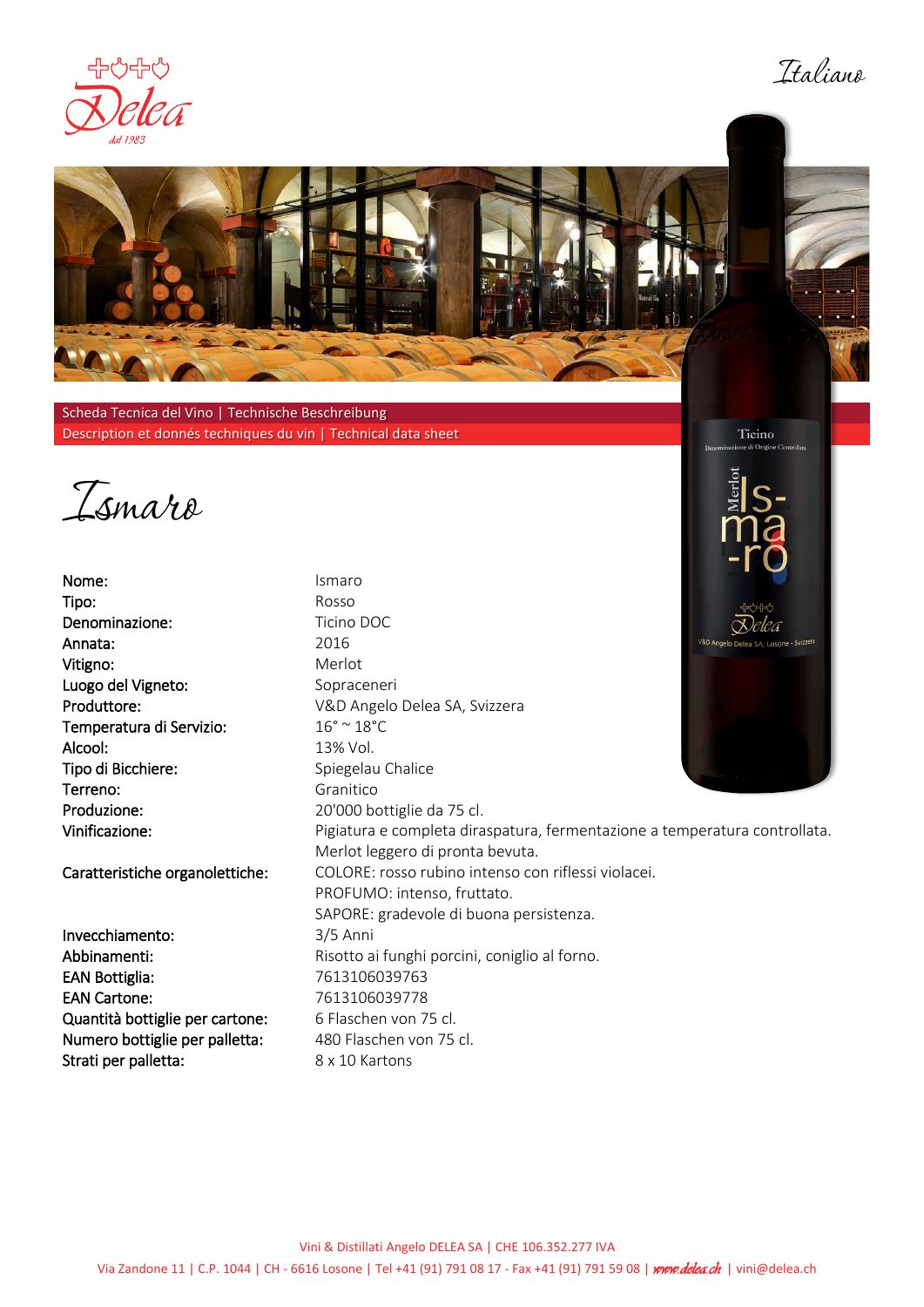

Deutsch



Scheda Tecnica del Vino | Technische Beschreibung Description et donnés techniques du vin | Technical data sheet

Ismaro

Name des Weines: Ismaro Wein Typ: Notwein Bezeichnung: Ticino DOC Weinlese: Rebsorte: Herkunft: Produzent: Serviertemperatur: Alkohol: Glas Typ: Bodenbeschaffenheit: Abfüllmenge: Herstellung:

Eigenschaften:

Haltbarkeit: Passt gut zu: EAN-Flasche 75 cl: 7613106039763 EAN-Karton 75 cl: Anzahl Flaschen pro Karton: Anzahl Flaschen pro Palette: Lage pro Palette:

2016 Merlot Sopraceneri V&D Angelo Delea SA, Svizzera  $16^{\circ}$  ~  $18^{\circ}$ C 13% Vol. Spiegelau Chalice Granitische Boden 20'000 Flaschen à 75 cl. Trauben werden ausgepresst und komplett entstielt. Leichter Merlot zum sofortigen Genuss. FARBE: Rubinrot mit violetten Reflexen DUFT: Kräftig, fruchtig GESCHMACK: Fein, gut anhaltend 3/5 Jahre Risotto mit Steinpilzen, Kaninchen aus dem Ofen 7613106039778 6 Flaschen à 75 cl. 480 Flaschen à 75 cl. 8 x 10 Kartons

Ticino

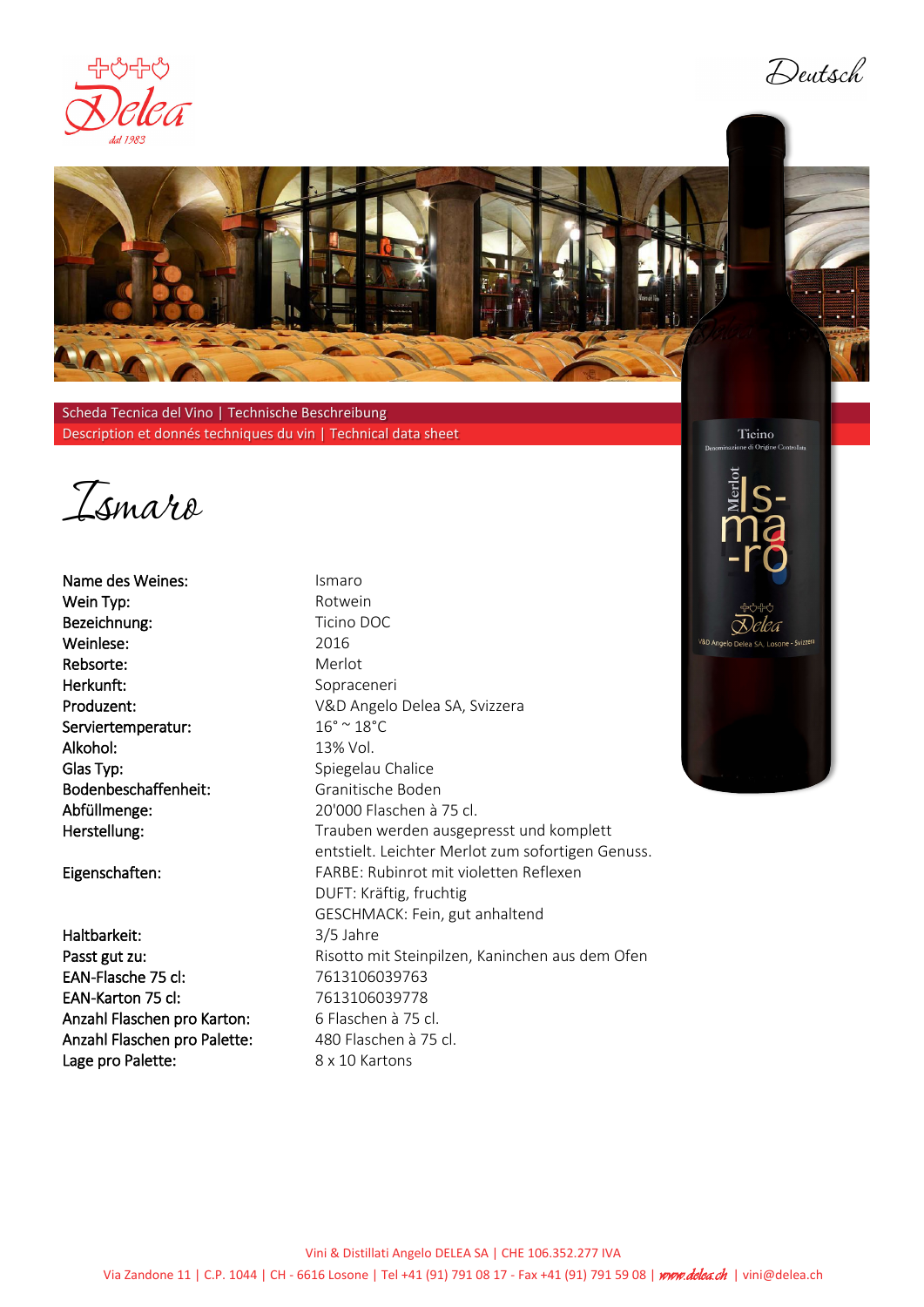





Scheda Tecnica del Vino | Technische Beschreibung Description et donnés techniques du vin | Technical data sheet

Ismaro

Nom du vin: Sorte: Denomination: Cru: Cepages: Endroit de la vigne: Producteur: Température: Alcool: Type de verre: Sol: Quantité produite: Vinification:

Caracteristiques:

Conservation: Combinaison: EAN Bouteille: 7613106039763 EAN Carton: 2613106039778 Nombre de bouteilles par carton: 6 bouteilles de 75 cl. Nombre de bouteilles par palette: 480 bouteilles de 75 cl. Couches par palette: 8 x 10 cartons

Ismaro Vin Rouge Ticino DOC 2016 Merlot Sopraceneri V&D Angelo Delea SA, Svizzera  $16^{\circ}$  ~  $18^{\circ}$ C 13% Vol. Harmony 53 Rastal Granitique 20'000 bouteilles de 75 cl. Fermentation à température contrôlée. Merlot léger à boire jeune. COULEUR : rouge rubis avec des reflets violets. PARFUM : intense, fruité et épicé, légèrement vegetal GOÛT : Fruité et agréable de bonne persistence aromatique. 3/5 Ans Risotto aux bolets, lapin au four.